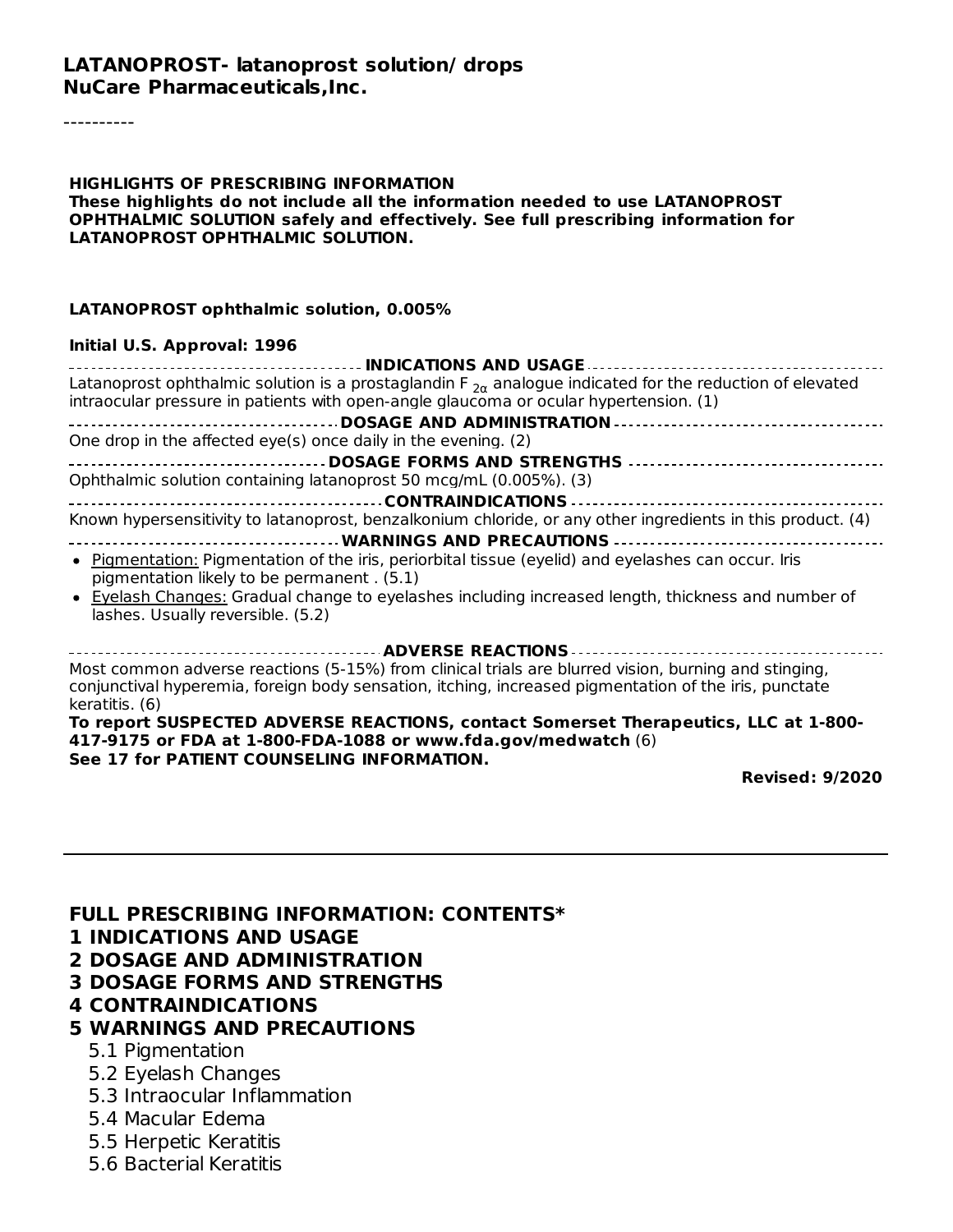5.7 Contact Lenses Use

#### **6 ADVERSE REACTIONS**

- 6.1 Clinical Trials Experience
- 6.2 Postmarketing Experience

## **8 USE IN SPECIFIC POPULATIONS**

- 8.1 Pregnancy
- 8.2 Lactation
- 8.4 Pediatric Use
- 8.5 Geriatric Use

## **10 OVERDOSAGE**

#### **11 DESCRIPTION**

## **12 CLINICAL PHARMACOLOGY**

- 12.1 Mechanism of Action
- 12.2 Pharmacodynamics
- 12.3 Pharmacokinetics

## **13 NONCLINICAL TOXICOLOGY**

13.1 Carcinogenesis, Mutagenesis, Impairment of Fertility

## **14 CLINICAL STUDIES**

- 14.1 Elevated Baseline IOP
- 14.2 Progression of Increased Iris Pigmentation

## **16 HOW SUPPLIED/STORAGE AND HANDLING**

## **17 PATIENT COUNSELING INFORMATION**

\* Sections or subsections omitted from the full prescribing information are not listed.

## **FULL PRESCRIBING INFORMATION**

## **1 INDICATIONS AND USAGE**

Latanoprost ophthalmic solution is indicated for the reduction of elevated intraocular pressure (IOP) in patients with open-angle glaucoma or ocular hypertension.

# **2 DOSAGE AND ADMINISTRATION**

The recommended dosage is one drop in the affected eye(s) once daily in the evening. If one dose is missed, treatment should continue with the next dose as normal.

The dosage of latanoprost ophthalmic solution should not exceed once daily; the combined use of two or more prostaglandins, or prostaglandin analogs including latanoprost ophthalmic solution is not recommended. It has been shown that administration of these prostaglandin drug products more than once daily may decrease the IOP lowering effect or cause paradoxical elevations in IOP.

Reduction of the IOP starts approximately 3 to 4 hours after administration and the maximum effect is reached after 8 to 12 hours.

latanoprost ophthalmic solution may be used concomitantly with other topical ophthalmic drug products to lower IOP. In vitro studies have shown that precipitation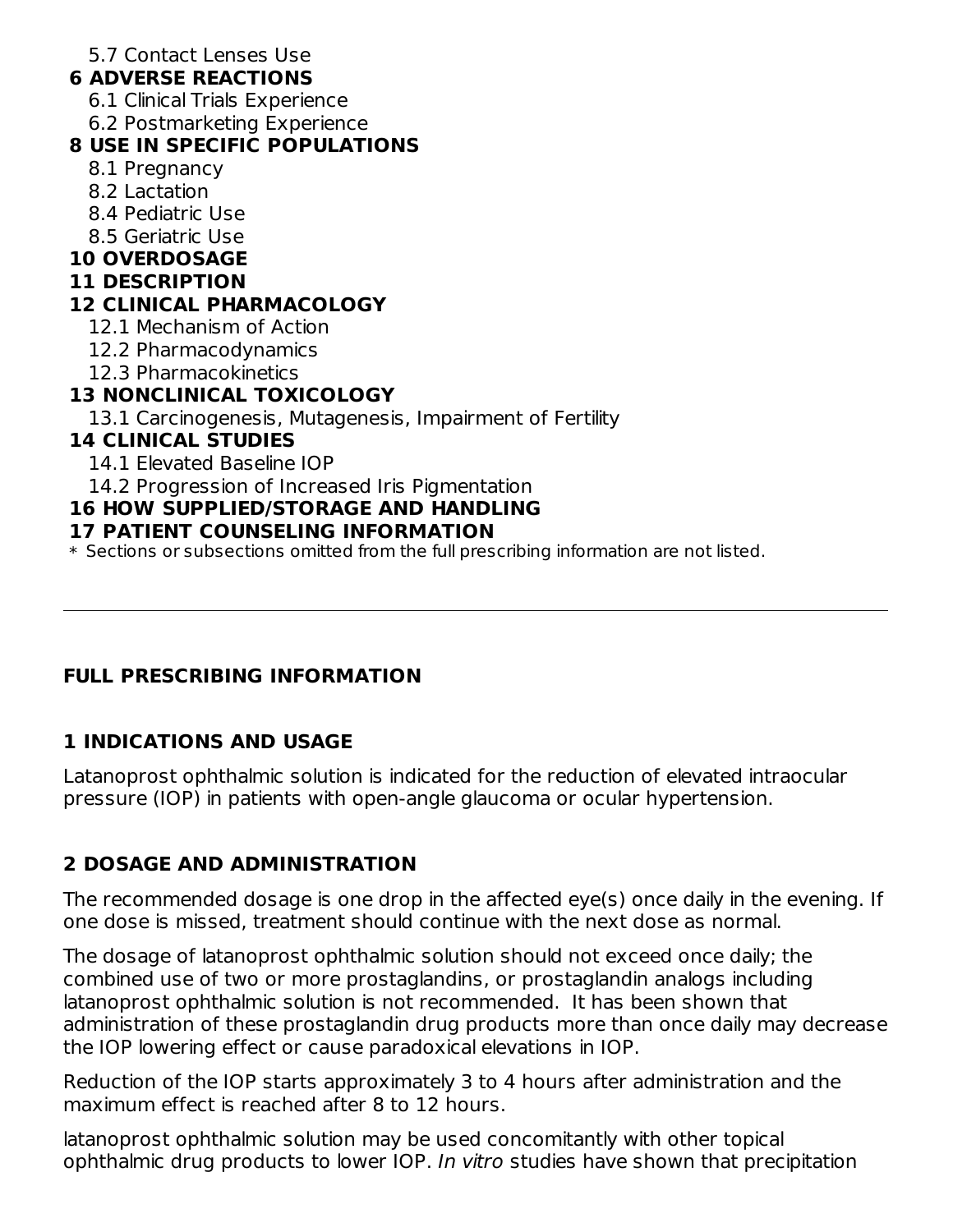occurs when eye drops containing thimerosal are mixed with latanoprost ophthalmic solution. If more than one topical ophthalmic drug is being used, the drugs should be administered at least five (5) minutes apart. Contact lenses should be removed prior to the administration of latanoprost ophthalmic solution, and may be reinserted 15 minutes after administration.

## **3 DOSAGE FORMS AND STRENGTHS**

Ophthalmic solution containing latanoprost 50 mcg/mL (0.005%).

## **4 CONTRAINDICATIONS**

Known hypersensitivity to latanoprost, benzalkonium chloride, or any other ingredients in this product.

## **5 WARNINGS AND PRECAUTIONS**

### **5.1 Pigmentation**

Latanoprost ophthalmic solution has been reported to cause changes to pigmented tissues. The most frequently reported changes have been increased pigmentation of the iris, periorbital tissue (eyelid), and eyelashes. Pigmentation is expected to increase as long as latanoprost is administered.

The pigmentation change is due to increased melanin content in the melanocytes rather than to an increase in the number of melanocytes. After discontinuation of latanoprost, pigmentation of the iris is likely to be permanent, while pigmentation of the periorbital tissue and eyelash changes have been reported to be reversible in some patients. Patients who receive treatment should be informed of the possibility of increased pigmentation. Beyond 5 years the effects of increased pigmentation are not known [see Clinical Studies (14.2)].

Iris color change may not be noticeable for several months to years. Typically, the brown pigmentation around the pupil spreads concentrically towards the periphery of the iris and the entire iris or parts of the iris become more brownish. Neither nevi nor freckles of the iris appear to be affected by treatment. While treatment with latanoprost ophthalmic solution can be continued in patients who develop noticeably increased iris pigmentation, these patients should be examined regularly.

## **5.2 Eyelash Changes**

Latanoprost ophthalmic solution may gradually change eyelashes and vellus hair in the treated eye; these changes include increased length, thickness, pigmentation, the number of lashes or hairs, and misdirected growth of eyelashes. Eyelash changes are usually reversible upon discontinuation of treatment.

## **5.3 Intraocular Inflammation**

Latanoprost ophthalmic solution should be used with caution in patients with a history of intraocular inflammation (iritis/uveitis) and should generally not be used in patients with active intraocular inflammation because inflammation may be exacerbated.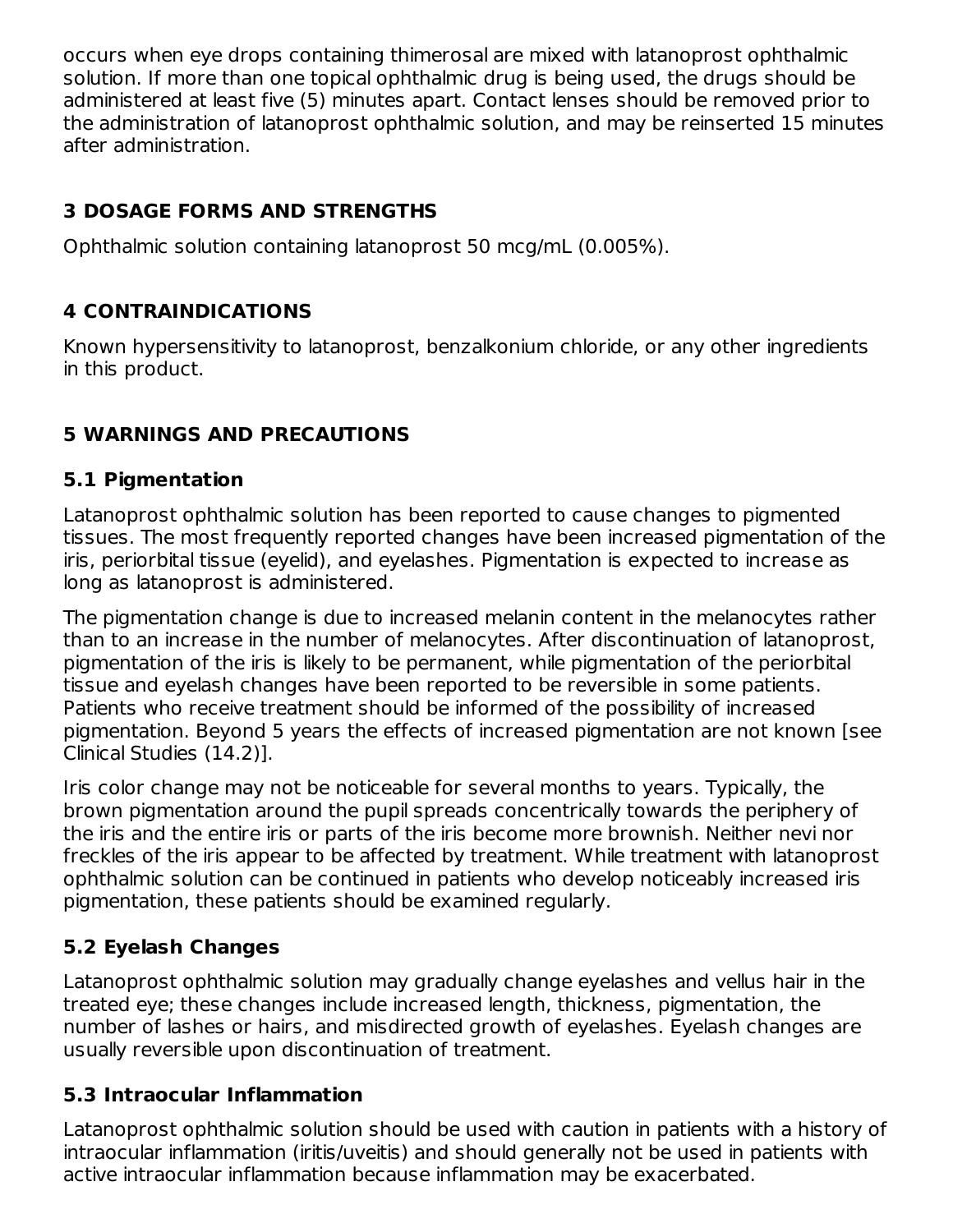### **5.4 Macular Edema**

Macular edema, including cystoid macular edema, has been reported during treatment with latanoprost ophthalmic solution. Latanoprost ophthalmic solution should be used with caution in aphakic patients, in pseudophakic patients with a torn posterior lens capsule, or in patients with known risk factors for macular edema.

### **5.5 Herpetic Keratitis**

Reactivation of herpes simplex keratitis has been reported during treatment with latanoprost ophthalmic solution. Latanoprost ophthalmic solution should be used with caution in patients with a history of herpetic keratitis. Latanoprost ophthalmic solution should be avoided in cases of active herpes simplex keratitis because inflammation may be exacerbated.

#### **5.6 Bacterial Keratitis**

There have been reports of bacterial keratitis associated with the use of multiple-dose containers of topical ophthalmic products. These containers had been inadvertently contaminated by patients who, in most cases, had a concurrent corneal disease or a disruption of the ocular epithelial surface.

#### **5.7 Contact Lenses Use**

Latanoprost ophthalmic solution contains benzalkonium chloride, which may be absorbed by contact lenses. Contact lenses should be removed prior to the administration of Latanoprost ophthalmic solution, and may be reinserted 15 minutes after administration.

## **6 ADVERSE REACTIONS**

The following adverse reactions were reported in postmarketing experience and are discussed in greater detail in other sections of the label:

- $\bullet$  Iris pigmentation changes [see Warnings and Precautions (5.1)]
- Eyelid skin darkening [see Warnings and Precautions (5.1)]
- Eyelash changes (increased length, thickness, pigmentation, and number of lashes) [see Warnings and Precautions (5.2)]
- Intraocular inflammation (iritis/uveitis) [see Warnings and Precautions (5.3)]
- Macular edema, including cystoid macular edema [see Warnings and Precautions  $(5.4)$ ]

### **6.1 Clinical Trials Experience**

Because clinical trials are conducted under widely varying conditions, the adverse reaction rates observed in the clinical studies of a drug cannot be directly compared to rates in the clinical trials of another drug and may not reflect the rates observed in clinical practice.

Latanoprost ophthalmic solution was studied in three multicenter, randomized, controlled clinical trials. Patients received 50 mcg/mL latanoprost ophthalmic solution once daily or 5 mg/mL active-comparator (timolol) twice daily. The patient population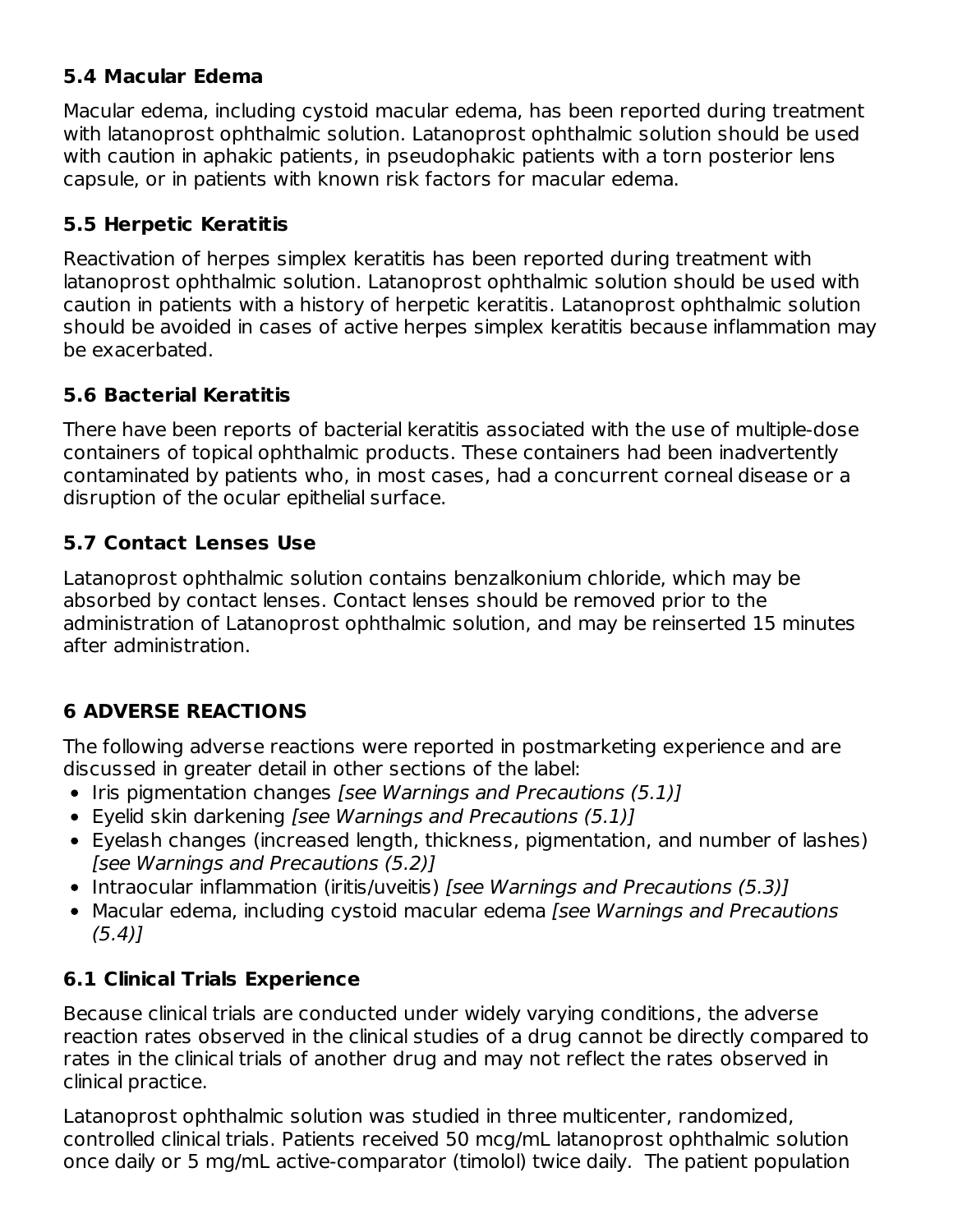studied had a mean age of  $65\pm10$  years. Seven percent of patients withdrew before the 6-month endpoint.

|                                        | <b>Adverse Reactions (incidence (%))</b> |                               |  |
|----------------------------------------|------------------------------------------|-------------------------------|--|
| <b>Symptom/Finding</b>                 | Latanoprost<br>$(n = 460)$               | <b>Timolol</b><br>$(n = 369)$ |  |
| Foreign body sensation                 | 13                                       | 8                             |  |
| Punctate keratitis                     | 10                                       | 9                             |  |
| Stinging                               | 9                                        | 12                            |  |
| Conjunctival hyperemia                 | 8                                        | 3                             |  |
| <b>Blurred vision</b>                  | 8                                        | 8                             |  |
| <b>Itching</b>                         | 8                                        | 8                             |  |
| Burning                                |                                          | 8                             |  |
| Increased pigmentation of the<br>liris |                                          |                               |  |

| <b>Table 1: Ocular Adverse Reactions and Ocular Signs/Symptoms</b> |  |
|--------------------------------------------------------------------|--|
| Reported by 5-15% of Patients Receiving Latanoprost                |  |

Less than 1% of the patients treated with latanoprost ophthalmic solution required discontinuation of therapy because of intolerance to conjunctival hyperemia.

**Table 2: Adverse Reactions That Were Reported in 1-5% of Patients Receiving Latanoprost**

|                                                   | <b>Adverse Reactions (incidence</b><br>$(\%)$ |                               |  |
|---------------------------------------------------|-----------------------------------------------|-------------------------------|--|
|                                                   | Latanoprost<br>$(n = 460)$                    | <b>Timolol</b><br>$(n = 369)$ |  |
| <b>Ocular Events/Signs and</b><br><b>Symptoms</b> |                                               |                               |  |
| <b>Excessive tearing</b>                          | 4                                             | 6                             |  |
| Eyelid discomfort/pain                            | 4                                             | 2                             |  |
| Dry eye                                           | 3                                             | 3                             |  |
| Eye pain                                          | 3                                             | 3                             |  |
| Eyelid margin crusting                            | 3                                             | 3                             |  |
| Erythema of the eyelid                            | 3                                             | $\overline{2}$                |  |
| Photophobia                                       | $\overline{2}$                                | $\mathbf 1$                   |  |
| Eyelid edema                                      | 1                                             | 3                             |  |
| Blepharitis                                       | $\mathbf{1}$                                  | 3                             |  |
| <b>Systemic Events</b>                            |                                               |                               |  |
| Upper respiratory tract                           | 3                                             | 3                             |  |
| infection/nasopharyngitis/influenza               |                                               |                               |  |
| Myalgia/arthralgia/back pain                      | 1                                             | 0.5                           |  |
| Rash/allergic skin reaction                       | 1                                             | 0.3                           |  |

### **6.2 Postmarketing Experience**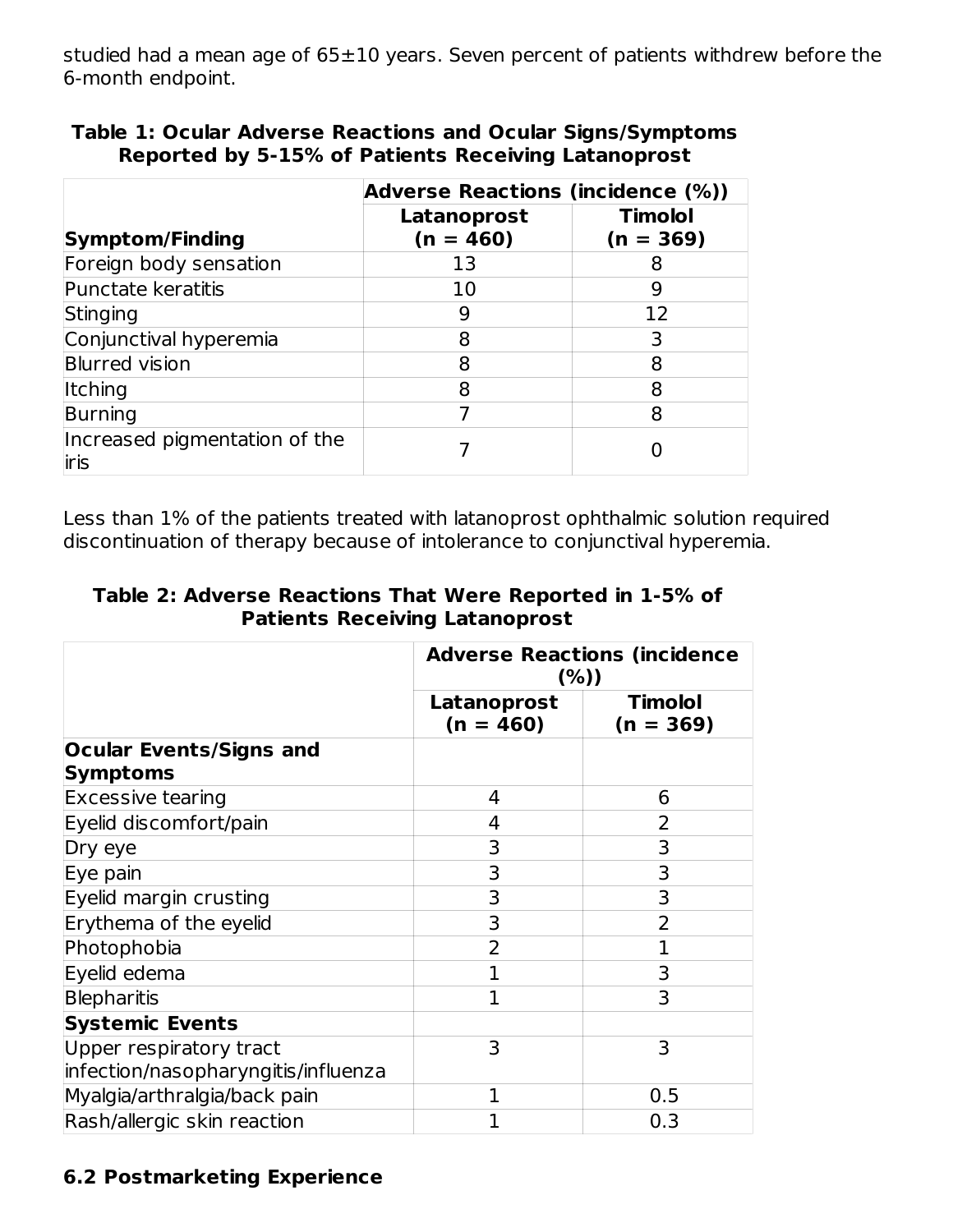The following reactions have been identified during postmarketing use of latanoprost ophthalmic solution in clinical practice. Because they are reported voluntarily from a population of unknown size, it is not always possible to reliably estimate their frequency or establish a causal relationship to drug exposure. The reactions, which have been chosen for inclusion due to either their seriousness, frequency of reporting, possible causal connection to latanoprost ophthalmic solution, or a combination of these factors, include:

Nervous System Disorders: Dizziness; headache; toxic epidermal necrolysis

Eye Disorders: Eyelash and vellus hair changes of the eyelid (increased length, thickness, pigmentation, and number of eyelashes); keratitis; corneal edema and erosions; intraocular inflammation (iritis/uveitis); macular edema, including cystoid macular edema; trichiasis; periorbital and lid changes resulting in deepening of the eyelid sulcus; iris cyst; eyelid skin darkening; localised skin reaction on the eyelids; conjunctivitis; pseudopemphigoid of the ocular conjunctiva

Respiratory, Thoracic and Mediastinal Disorders: Asthma and exacerbation of asthma; dyspnea

Skin and Subcutaneous Tissue Disorders: Pruritus

Infections and Infestations: Herpes keratitis

Cardiac Disorders: Angina; palpitations; angina unstable

General Disorders and Administration Site Conditions: Chest pain

# **8 USE IN SPECIFIC POPULATIONS**

### **8.1 Pregnancy**

#### Risk Summary

There are no adequate and well-controlled studies of latanoprost ophthalmic solution administration in pregnant women.to inform drug-associated risks.

In animal reproduction studies, intravenous (IV) administration of latanoprost to pregnant rabbits and rats throughout the period of organogenesis produced malformations, embryofetal lethality and spontaneous abortion at clinically relevant doses [see Data].

The background risk of major birth defects and miscarriage for the indicated population is unknown. However, the background risk in the U.S. general population of major birth defects is 2 to 4%, and of miscarriage is 15 to 20% of clinically recognized pregnancies.

### Data

## Animal Data

Embryofetal studies were conducted in pregnant rabbits administered latanoprost daily by IV injection on gestation days 6 through 18, to target the period of organogenesis. A no observed adverse effect level (NOAEL) was not established for rabbit developmental toxicity. Post-implantation loss due to late resorption was shown as doses ≥0.2 mcg/kg/day (equivalent to 1.3 times the maximum recommended human ophthalmic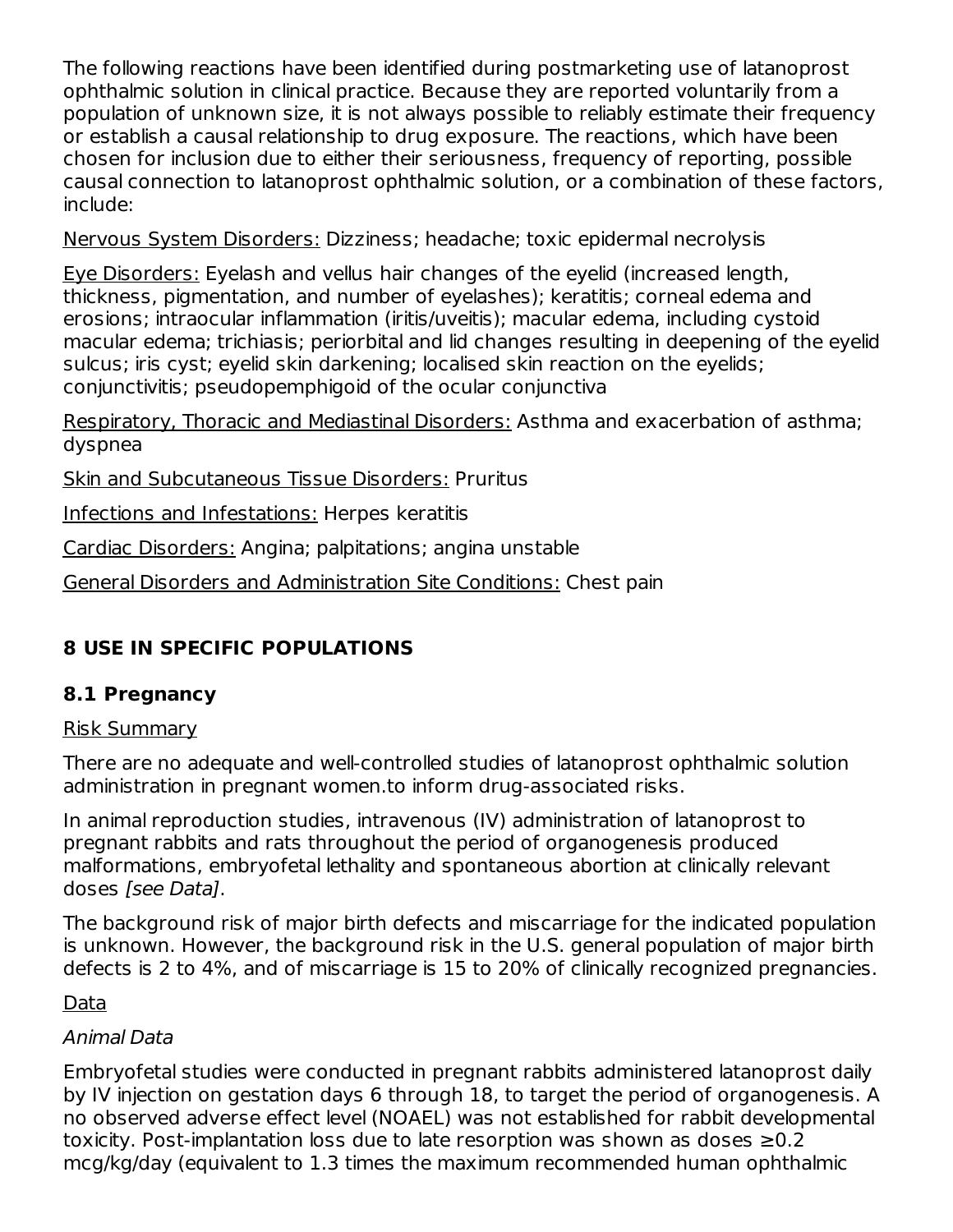dose [RHOD], on a mg/m <sup>2</sup>basis, assuming 100% absorption). Spina bifida and abortion occurred at 5 mcg/kg/day (equivalent to 32 times the maximum RHOD). Total litter loss due to early resorption was observed at doses ≥50 mcg/kg/day (324 times the maximum RHOD). Transient signs of maternal toxicity were observed after IV dosing (increased breathing, muscle tremors, slight motor incoordination) at 300 mcg/kg/day (1946 times the maximum RHOD). No maternal toxicity was observed at doses up to 50 mcg/kg/day.

Embryofetal studies were conducted in pregnant rats administered latanoprost daily by IV injection on gestation days 6 through 15, to target the period of organogenesis. A NOAEL for rat developmental toxicity was not established. Cleft palate was observed at 1 mcg/kg (equivalent to 3.2 times the maximum RHOD, on a mg/m  $^2$ basis, assuming 100% absorption). Brain porencephalic cyst(s) were observed ≥50 mcg/kg (162 times the maximum RHOD). Skeletal anomalies were observed at 250 mcg/kg (811 times the maximum RHOD). No maternal toxicity was detectable at 250 mcg/kg/day.

Prenatal and postnatal development was assessed in rats. Pregnant rats were administered latanoprost daily by IV injection from gestation day 15, through delivery, until weaning (lactation Day 21). No adverse effects on rat offspring were observed at doses up to 10 mcg/kg/day (32 times the maximum RHOD, on a mg/m <sup>2</sup>basis, assuming 100% absorption). At 100 mcg/kg/day (324 times the maximum RHOD), maternal deaths and pup mortality occurred.

### **8.2 Lactation**

#### Risk Summary

It is not known whether this drug or its metabolites are excreted in human milk. Because many drugs are excreted in human milk, caution should be exercised when latanoprost ophthalmic solution is administered to a nursing woman.

The developmental and health benefits of breastfeeding should be considered along with the mother's clinical need for latanoprost ophthalmic solution and any potential adverse effects on the breastfed child from latanoprost ophthalmic solution.

#### **8.4 Pediatric Use**

Safety and effectiveness in pediatric patients have not been established.

### **8.5 Geriatric Use**

No overall differences in safety or effectiveness have been observed between elderly and younger patients.

## **10 OVERDOSAGE**

IV infusion of up to 3 mcg/kg of latanoprost in healthy volunteers produced mean plasma concentrations 200 times higher than during clinical treatment with latanoprost ophthalmic solution and no adverse reactions were observed. IV dosages of 5.5 to 10 mcg/kg caused abdominal pain, dizziness, fatigue, hot flushes, nausea, and sweating.

If overdosage with latanoprost ophthalmic solution occurs, treatment should be symptomatic.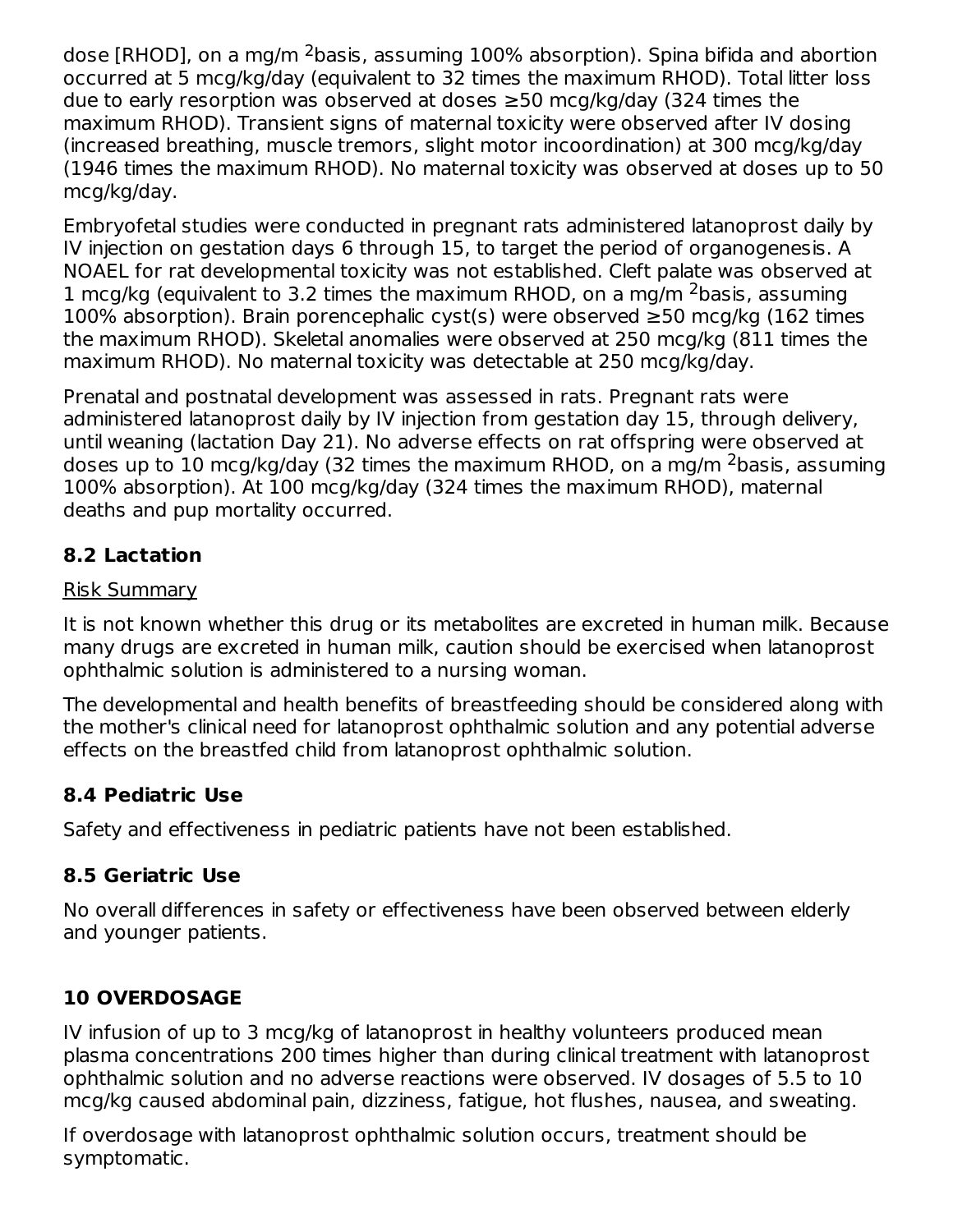### **11 DESCRIPTION**

Latanoprost is a prostaglandin F  $_{2\alpha}$  analogue. Its chemical name is Isopropyl-(Z)-7[(1R,2R,3R,5S)3,5-dihydroxy-2-[(3R)-3-hydroxy-5-phenylpentyl]cyclopentyl]-5 heptenoate. Its molecular formula is C  $_{26}$ H  $_{40}$ O  $_{5}$  and its chemical structure is:

COOCH (CH<sub>3</sub>)<sub>2</sub> M.W. 432.58

Latanoprost is a clear to slightly opalescent, yellow viscous liquid that is very soluble in acetonitrile and freely soluble in acetone, ethanol, ethyl acetate, isopropanol, methanol, and octanol. It is practically insoluble in water.

Latanoprost ophthalmic solution 0.005% is supplied as a sterile, isotonic, buffered aqueous solution of latanoprost with a pH of approximately 6.7 and an osmolality of approximately 267 mOsmol/kg. Each mL of latanoprost ophthalmic solution contains 50 mcg of latanoprost. Benzalkonium chloride, 0.02% is added as a preservative. The inactive ingredients are: sodium chloride, sodium dihydrogen phosphate monohydrate, disodium hydrogen phosphate anhydrous, and water for injection. One drop contains approximately 1.5 mcg of latanoprost.

## **12 CLINICAL PHARMACOLOGY**

### **12.1 Mechanism of Action**

Latanoprost is a prostaglandin F  $_{2\alpha}$  analogue that is believed to reduce the IOP by increasing the outflow of aqueous humor. Studies in animals and man suggest that the main mechanism of action is increased uveoscleral outflow. Elevated IOP represents a major risk factor for glaucomatous field loss. The higher the level of IOP, the greater the likelihood of optic nerve damage and visual field loss.

### **12.2 Pharmacodynamics**

Reduction of the IOP in man starts about 3-4 hours after administration and maximum effect is reached after 8-12 hours. IOP reduction is present for at least 24 hours.

### **12.3 Pharmacokinetics**

### Absorption

Latanoprost is absorbed through the cornea where the isopropyl ester prodrug is hydrolyzed to the acid form to become biologically active.

### **Distribution**

The distribution volume in humans is  $0.16 \pm 0.02$  L/kg. The acid of latanoprost can be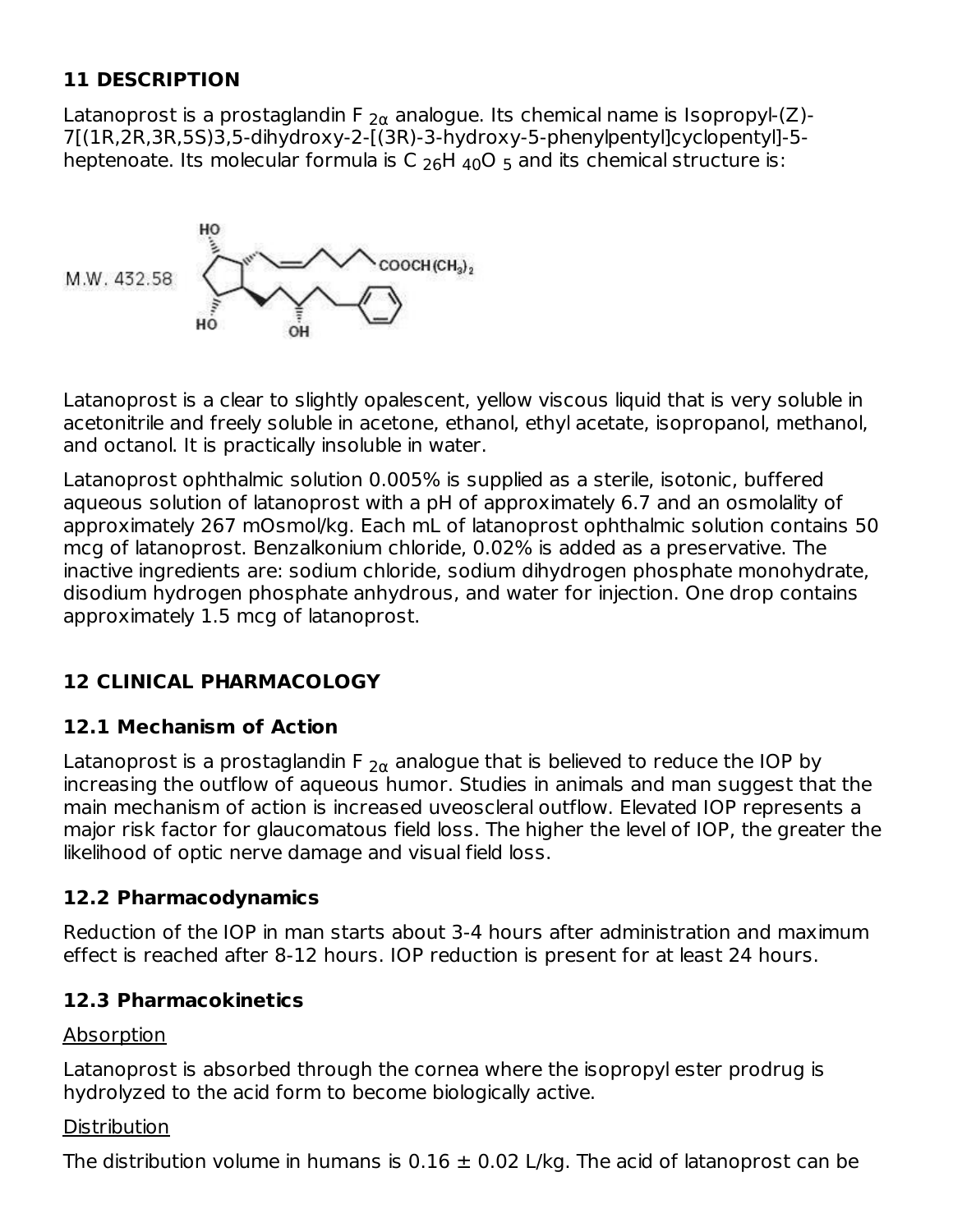measured in aqueous humor during the first 4 hours, and in plasma only during the first hour after local administration. Studies in man indicate that the peak concentration in the aqueous humor is reached about 2 hours after topical administration.

#### Elimination

#### Metabolism

Latanoprost, an isopropyl ester prodrug, is hydrolyzed by esterases in the cornea to the biologically active acid. The active acid of latanoprost reaching the systemic circulation is primarily metabolized by the liver to the 1,2-dinor and 1,2,3,4-tetranor metabolites via fatty acid β-oxidation.

#### Excretion

The elimination of the acid of latanoprost from human plasma is rapid (t  $_{\rm 1/2}$  = 17 min) after both intravenous and topical administration. Systemic clearance is approximately 7 mL/min/kg. Following hepatic β-oxidation, the metabolites are mainly eliminated via the kidneys. Approximately 88% and 98% of the administered dose are recovered in the urine after topical and intravenous dosing, respectively.

## **13 NONCLINICAL TOXICOLOGY**

### **13.1 Carcinogenesis, Mutagenesis, Impairment of Fertility**

#### Carcinogenesis

Latanoprost was not carcinogenic in either mice or rats when administered by oral gavage at doses of up to 170 mcg/kg/day (approximately 2800 times the recommended maximum human dose) for up to 20 and 24 months, respectively.

#### **Mutagenesis**

Latanoprost was not mutagenic in bacteria, in mouse lymphoma, or in mouse micronucleus tests. Chromosome aberrations were observed in vitro with human lymphocytes. Additional in vitro and in vivo studies on unscheduled DNA synthesis in rats were negative.

#### Impairment of Fertility

Latanoprost has not been found to have any effect on male or female fertility in rat studies at IV doses up to 250 mcg/kg/day (811 times the maximum RHOD, on a mg/m  $2$ basis, assuming  $100\%$  absorption).

## **14 CLINICAL STUDIES**

## **14.1 Elevated Baseline IOP**

Patients with mean baseline IOP of 24-25 mmHg who were treated for 6 months in multi-center, randomized, controlled trials demonstrated 6-8 mmHg reductions in IOP. This IOP reduction with latanoprost ophthalmic solution 0.005% dosed once daily was equivalent to the effect of timolol 0.5% dosed twice daily.

## **14.2 Progression of Increased Iris Pigmentation**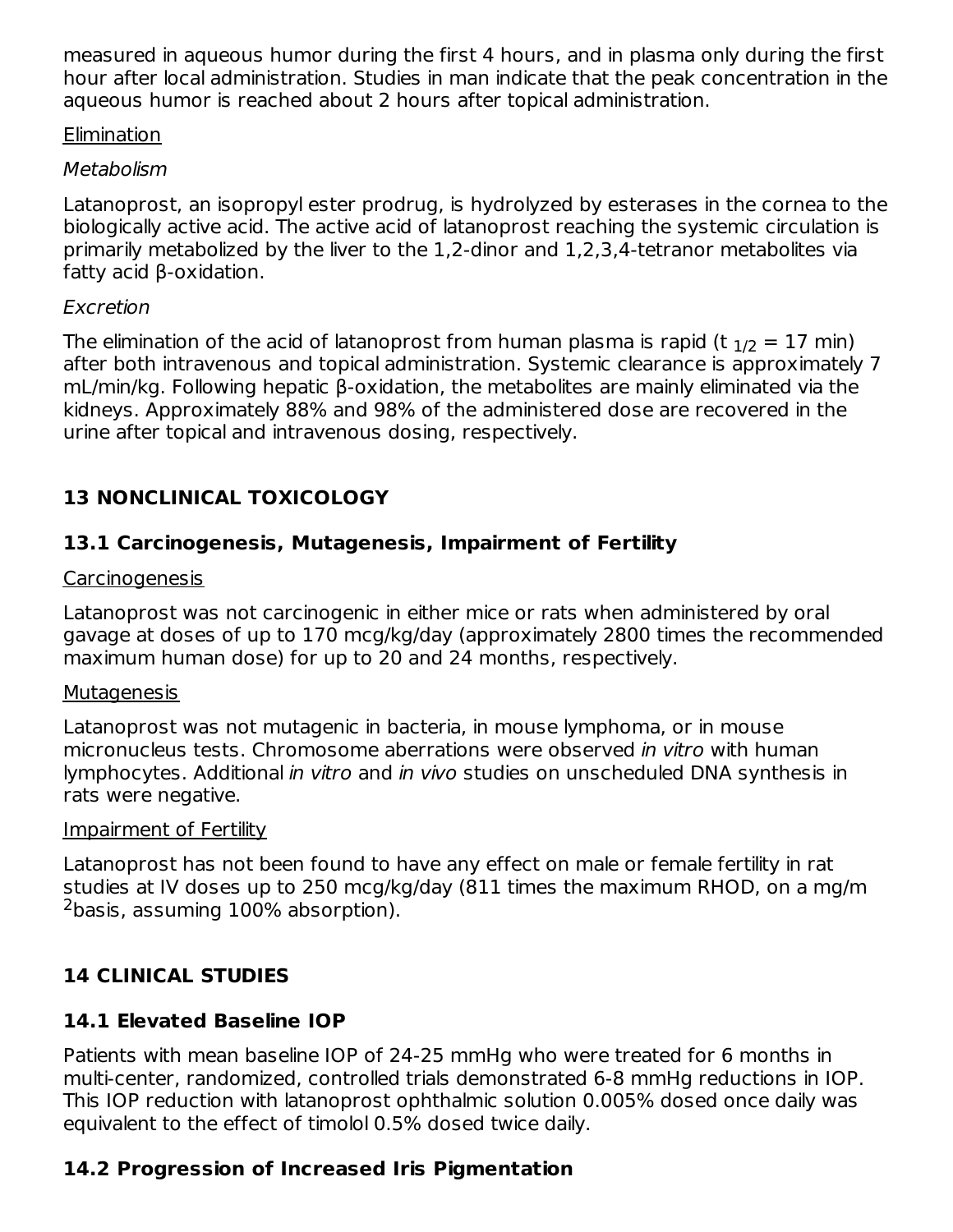A 3-year open-label, prospective safety study with a 2-year extension phase was conducted to evaluate the progression of increased iris pigmentation with continuous use of latanoprost ophthalmic solution once-daily as adjunctive therapy in 519 patients with open-angle glaucoma. The analysis was based on observed-cases population of the 380 patients who continued in the extension phase.

Results showed that the onset of noticeable increased iris pigmentation occurred within the first year of treatment for the majority of the patients who developed noticeable increased iris pigmentation. Patients continued to show signs of increasing iris pigmentation throughout the five years of the study. Observation of increased iris pigmentation did not affect the incidence, nature, or severity of adverse events (other than increased iris pigmentation) recorded in the study. IOP reduction was similar regardless of the development of increased iris pigmentation during the study.

## **16 HOW SUPPLIED/STORAGE AND HANDLING**

Latanoprost Ophthalmic Solution is a sterile, clear, isotonic, buffered, preserved colorless solution of latanoprost 50 mcg/mL (0.005%). It is supplied as a 2.5 mL solution in a 5 mL natural low density polyethylene bottle with a low density polyethylene dropper tip, a turquoise high density polyethylene screw cap and a tamper-evident seal.

NDC 68071-2376-2 BOX OF 2.5mL

Storage: Store unopened bottle(s) under refrigeration at 2° to 8°C (36° to 46°F). During shipment to the patient, the bottle may be maintained at temperatures up to 40°C (104°F) for a period not exceeding 8 days. Once a bottle is opened for use, it may be stored at room temperature up to 25°C (77°F) for 6 weeks.

## **17 PATIENT COUNSELING INFORMATION**

### Potential for Pigmentation

Advise patients about the potential for increased brown pigmentation of the iris, which may be permanent. Inform patients about the possibility of eyelid skin darkening, which may be reversible after discontinuation of latanoprost ophthalmic solution [see Warnings and Precautions (5.1)].

### Potential for Eyelash Changes

Inform patients of the possibility of eyelash and vellus hair changes in the treated eye during treatment with latanoprost ophthalmic solution. These changes may result in a disparity between eyes in length, thickness, pigmentation, number of eyelashes or vellus hairs, and/or direction of eyelash growth. Eyelash changes are usually reversible upon discontinuation of treatment.

### Handling the Container

Instruct patients to avoid allowing the tip of the dispensing container to contact the eye or surrounding structures because this could cause the tip to become contaminated by common bacteria known to cause ocular infections. Serious damage to the eye and subsequent loss of vision may result from using contaminated solutions [see Warnings and Precautions (5.6)] .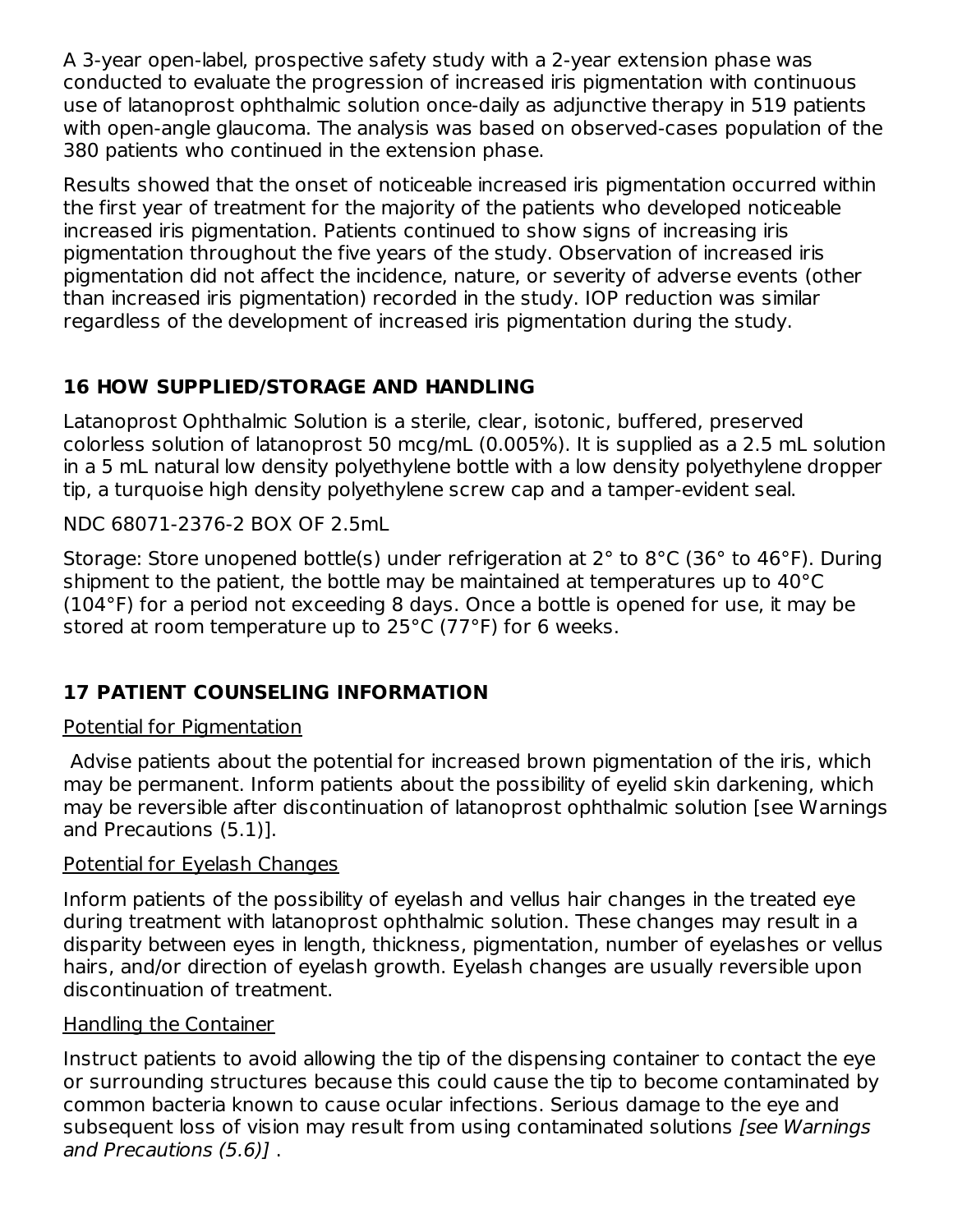#### When to Seek Physician Advice

Advise patients that if they develop an intercurrent ocular condition (e.g., trauma or infection) or have ocular surgery, or develop any ocular reactions, particularly conjunctivitis and eyelid reactions, they should immediately seek their physician's advice concerning the continued use of the multiple-dose container.

#### Contact Lens Use

Advise patients that latanoprost ophthalmic solution contains benzalkonium chloride, which may be absorbed by contact lenses. Contact lenses should be removed prior to administration of the solution. Lenses may be reinserted 15 minutes following administration of latanoprost ophthalmic solution.

#### Use with Other Ophthalmic Drugs

Advise patients that if more than one topical ophthalmic drug is being used, the drugs should be administered at least five (5) minutes apart.

#### If a Dose is Missed

Advise patients that if one dose is missed, treatment should continue with the next dose as normal.

#### **Manufactured for:**

Somerset Therapeutics, LLC

Hollywood, FL 33024

Made in India

Code No.: KR/DRUGS/KTK/28/289/97

ST-LAT13/P/01

### **PACKAGE LABEL.PRINCIPAL DISPLAY PANEL**

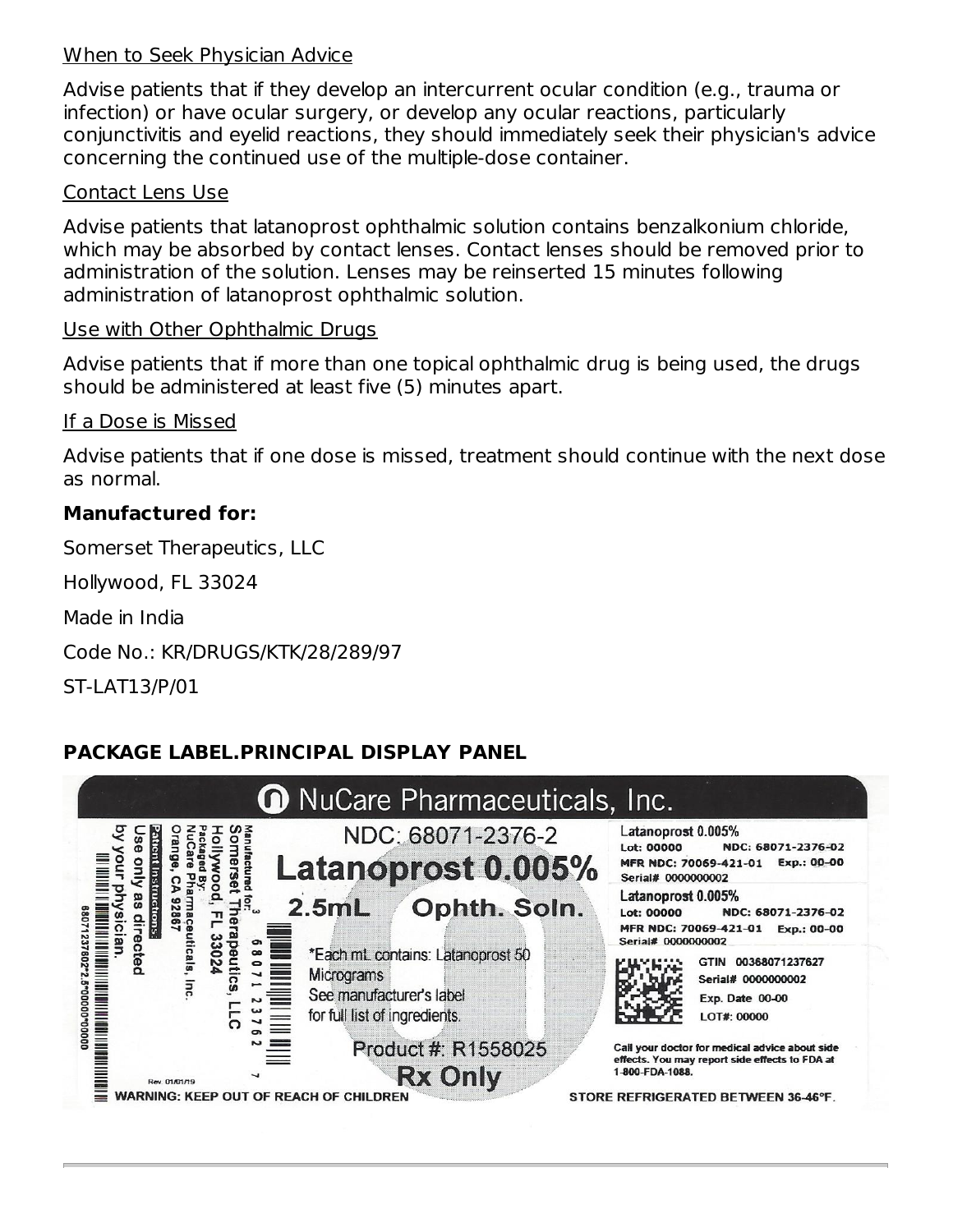## **LATANOPROST**

latanoprost solution/ drops

| iatanoprost solution, urops                                                   |                                                 |                                                             |                              |                                       |                          |                                     |
|-------------------------------------------------------------------------------|-------------------------------------------------|-------------------------------------------------------------|------------------------------|---------------------------------------|--------------------------|-------------------------------------|
| <b>Product Information</b>                                                    |                                                 |                                                             |                              |                                       |                          |                                     |
|                                                                               |                                                 |                                                             |                              |                                       |                          |                                     |
| <b>Product Type</b>                                                           |                                                 | <b>HUMAN PRESCRIPTION</b><br><b>DRUG</b>                    | <b>Item Code</b><br>(Source) |                                       | 421)                     | NDC:68071-2376(NDC:70069-           |
| <b>Route of Administration</b>                                                |                                                 | <b>OPHTHALMIC</b>                                           |                              |                                       |                          |                                     |
|                                                                               |                                                 |                                                             |                              |                                       |                          |                                     |
| <b>Active Ingredient/Active Moiety</b>                                        |                                                 |                                                             |                              |                                       |                          |                                     |
|                                                                               |                                                 | <b>Ingredient Name</b>                                      |                              |                                       | <b>Basis of Strength</b> | <b>Strength</b>                     |
| LATANOPROST (UNII: 6Z5B6HVF6O) (LATANOPROST - UNII:6Z5B6HVF6O)<br>LATANOPROST |                                                 |                                                             |                              |                                       | 50 ug in 1 mL            |                                     |
| <b>Inactive Ingredients</b>                                                   |                                                 |                                                             |                              |                                       |                          |                                     |
|                                                                               |                                                 | <b>Ingredient Name</b>                                      |                              |                                       |                          | <b>Strength</b>                     |
|                                                                               | <b>BENZALKONIUM CHLORIDE (UNII: F5UM2KM3W7)</b> |                                                             |                              |                                       |                          |                                     |
| SODIUM CHLORIDE (UNII: 451W47IQ8X)                                            |                                                 |                                                             |                              |                                       |                          |                                     |
|                                                                               |                                                 | SODIUM PHOSPHATE, MONOBASIC, MONOHYDRATE (UNII: 593YOG76RN) |                              |                                       |                          |                                     |
|                                                                               |                                                 | SODIUM PHOSPHATE, DIBASIC, ANHYDROUS (UNII: 22AD053M6F)     |                              |                                       |                          |                                     |
|                                                                               |                                                 |                                                             |                              |                                       |                          |                                     |
| <b>Product Characteristics</b>                                                |                                                 |                                                             |                              |                                       |                          |                                     |
| Color                                                                         | white (clear, colorless)<br><b>Score</b>        |                                                             |                              |                                       |                          |                                     |
| <b>Shape</b>                                                                  |                                                 |                                                             |                              | <b>Size</b>                           |                          |                                     |
| <b>Flavor</b>                                                                 |                                                 |                                                             |                              | <b>Imprint Code</b>                   |                          |                                     |
| <b>Contains</b>                                                               |                                                 |                                                             |                              |                                       |                          |                                     |
|                                                                               |                                                 |                                                             |                              |                                       |                          |                                     |
| <b>Packaging</b>                                                              |                                                 |                                                             |                              |                                       |                          |                                     |
| <b>Item Code</b><br>#                                                         |                                                 | <b>Package Description</b>                                  |                              | <b>Marketing Start</b><br><b>Date</b> |                          | <b>Marketing End</b><br><b>Date</b> |
| NDC:68071-<br>$\mathbf 1$<br>2376-2                                           | 1 in 1 CARTON                                   |                                                             |                              | 03/26/2021                            |                          |                                     |
| $\mathbf{1}$                                                                  | Product                                         | 2.5 mL in 1 BOTTLE; Type 0: Not a Combination               |                              |                                       |                          |                                     |
|                                                                               |                                                 |                                                             |                              |                                       |                          |                                     |
| <b>Marketing Information</b>                                                  |                                                 |                                                             |                              |                                       |                          |                                     |
| <b>Marketing</b><br>Category                                                  |                                                 | <b>Application Number or Monograph</b><br><b>Citation</b>   |                              | <b>Marketing Start</b><br><b>Date</b> |                          | <b>Marketing End</b><br><b>Date</b> |
| <b>ANDA</b>                                                                   | ANDA201786                                      |                                                             |                              | 12/03/2019                            |                          |                                     |
|                                                                               |                                                 |                                                             |                              |                                       |                          |                                     |

**Labeler -** NuCare Pharmaceuticals,Inc. (010632300)

## **Establishment**